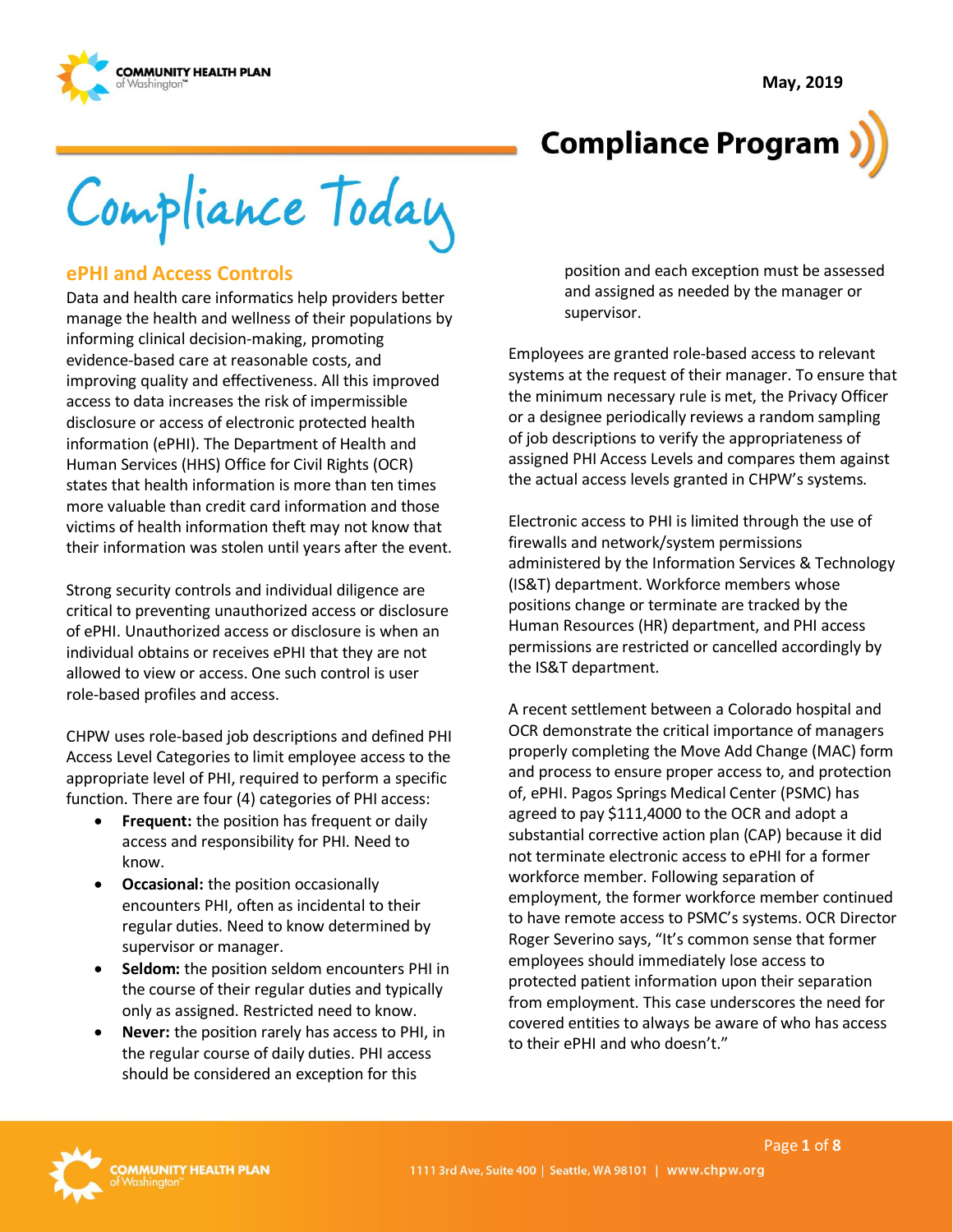



Compliance Today

To ensure the appropriate level of access is granted to a workforce member, the hiring manager (or the business owner in the event of a vendor or auditor) is responsible for partnering with their HR Business Partner to complete and submit a *New Hire Move, Add, and Change (MAC)* form located under Quick Links in ADP at least five (5) business days prior to the workforce member or contractor start date.

When there is a change in job function, it is important that the workforce member's access be confirmed or modified based on their job description. The *Change MAC* form should be submitted at least five (5) business days prior to the workforce member's change in job function.

When a workforce member separates employment (voluntarily or involuntarily), the manager must submit a *Departure MAC* as soon as a separation date has been finalized, but no later than five (5) business days prior to the workforce member's last day of work (in the case of voluntary separation), or immediately (in the case of involuntary separation) noting same-day separation.

Failure to comply with CHPW's MAC form process or any other security policy may result in disciplinary action as described in the policy *Corrective Action and Discipline* (EE204). Disciplinary action may include termination. Legal actions may also be taken if a violation of the law has occurred.

For more information:

- *[Employee Network and Facility Access](http://chpsp/PP/Compliance/Employee%20Network%20and%20Facility%20Access%20Authorization%20MAC%20Form%20Procedure%20-%20CO335.pdf)  [Authorization \(MAC Form Procedure\)](http://chpsp/PP/Compliance/Employee%20Network%20and%20Facility%20Access%20Authorization%20MAC%20Form%20Procedure%20-%20CO335.pdf)* procedure (CO335)
- *Discipline* policy (EE204)
- *[Claims System Security Template Change](http://chpsp/PP/IST/Claims%20System%20Security%20Template%20Change%20Managment%20-%20User%20Security%20Maintenance%20Procedure%20-%20IT121.pdf)  [Management: User Security Maintenance](http://chpsp/PP/IST/Claims%20System%20Security%20Template%20Change%20Managment%20-%20User%20Security%20Maintenance%20Procedure%20-%20IT121.pdf)* procedure (IT121)
- *[Claims System Security Template Change](http://chpsp/PP/IST/Claims%20System%20Security%20Template%20Change%20Management%20-%20Template%20Security%20Maintenance%20Procedure%20-%20IT122.pdf)  [Management: Template Security Maintenance](http://chpsp/PP/IST/Claims%20System%20Security%20Template%20Change%20Management%20-%20Template%20Security%20Maintenance%20Procedure%20-%20IT122.pdf)* procedure (IT122)

### **The 7 Elements of an Effective Compliance Program**

CHPW is required to develop and maintain a comprehensive compliance program that is tailored to promote an organizational culture of ethical behavior in order to prevent, detect, and correct conduct that does not comply with federal and state laws, contractual requirements, or sound ethical business practices. CHPW's Compliance Program is designed around the 7 Elements of an Effective Compliance Program:

- o Written Policies and Procedures, Standards of Conduct
- o Compliance Officer, Compliance Committee, High-Level Oversight
- o Effective Training and Education
- o Effective Lines of Communication
- o Well Publicized Disciplinary Standards
- o Effective System for Routine Monitoring and Identification of Compliance Risks
- o Procedures and System for Prompt Response to Compliance Issues.

#### **Written Policies and Procedures, Standards of Conduct**

Th[e Compliance Program policies, procedures](http://chpsp/PP/Compliance/Forms/AllItems.aspx) (P&Ps), and **Standards of Conduct** provide guidance on how to identify and report compliance violations, how to handle compliance questions and concerns, and articulate and demonstrate CHPW's commitment to legal and ethical conduct.

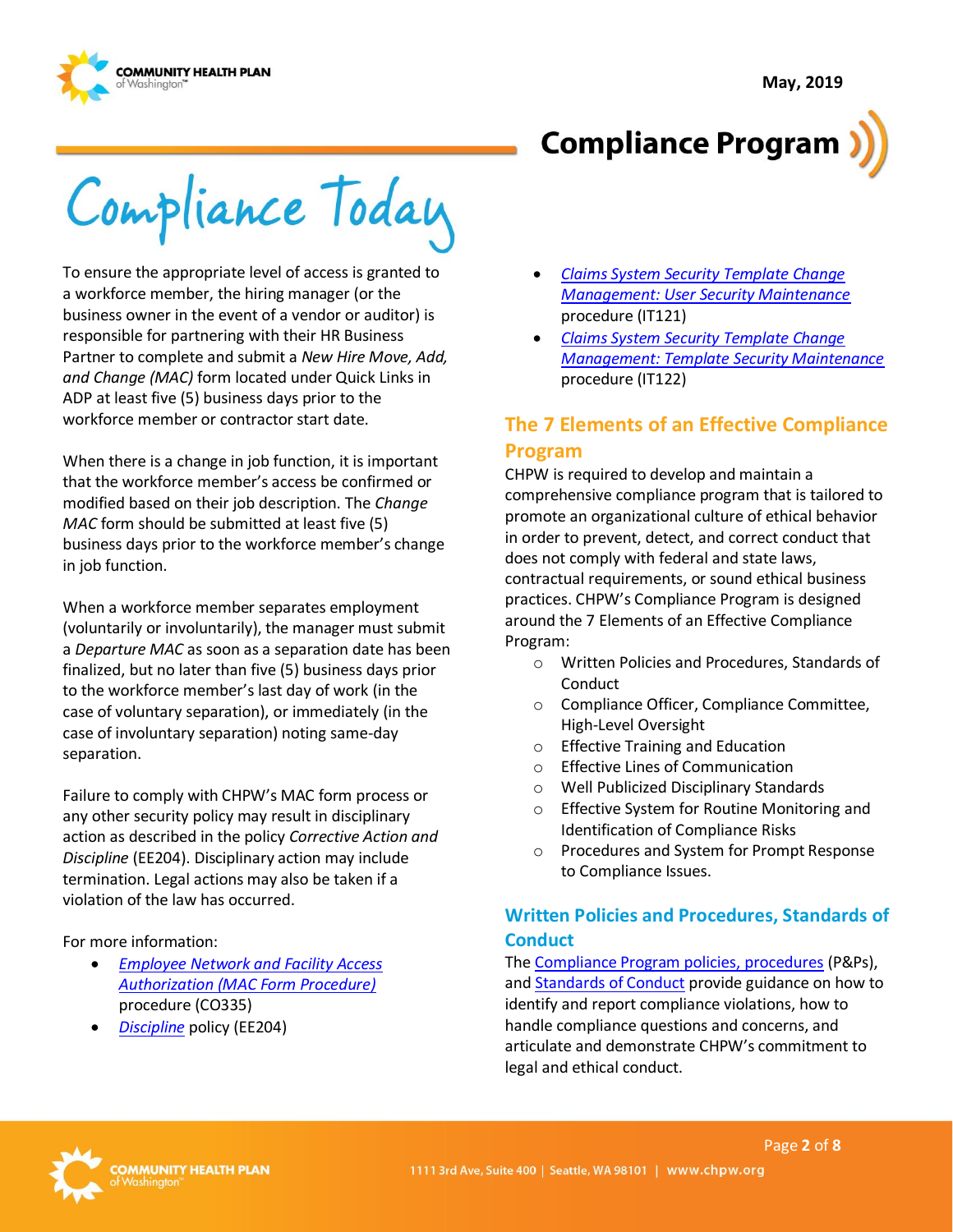

Compliance Today

Th[e Standards of Conduct](https://inside.chpw.org/departments/compliance/wiki/standards_of_conduct) are an extension of CHPW's Mission and organizational values and reflect the expectations that CHPW's workforce members, governing body, and contracted partners (FDRs) will conduct all business with honesty, dignity, and respect for our members, and that all activities are conducted with the utmost degree of integrity.

Workforce members are required to understand and follo[w Compliance policies and procedures,](http://chpsp/PP/Compliance/Forms/AllItems.aspx) as well as the policies and procedures related to their positions. In addition, workforce members are required to understand and follow the [Standards of Conduct](https://inside.chpw.org/departments/compliance/wiki/standards_of_conduct) and attest to receiving, understanding, and following the Standards of Conduct within 90 days of hire, and annually thereafter.

#### **Compliance Officer, Compliance Committee, High-Level Oversight**

CHPW's designated Compliance Officer is Marie Zerda. Marie is responsible for the implementation of the [Compliance Program](http://chpsp/PP/Compliance/Compliance%20Program%20Description%20-%20CO-PROG1.pdf) and defines the Program's structure, educational requirements, reporting and complaint mechanisms, response and correction procedures, and compliance expectations.

Oversight of the Compliance Program is delegated by Community Health Network of Washington's (CHNW) Board of Directors (BOD) to the CHNW Ethics Committee, a sub-committee of the full board. The CHNW Ethics Committee exercises reasonable oversight with respect to the implementation and effectiveness of the Compliance Program. Additional oversight is provided by the Compliance Committee, which is chaired by Marie Zerda and comprised of senior management from across the organization. The Compliance Committee is tasked with reviewing and guiding Compliance Program activities and

disseminating information to CHPW workforce members.

The Compliance department reports Compliance Program activities to both the CHPW Compliance Committee and the CHNW Ethics Committee, ensuring CHPW's senior management and board is knowledgeable about the content, operation, and results of the Compliance Program.

#### **Effective Training and Education**

The Compliance department maintains [a Compliance](http://chpsp/PP/Compliance/Compliance%20Education%20Program%20Description%20-%20CO-PROG2.pdf)  [Education Sub-Program](http://chpsp/PP/Compliance/Compliance%20Education%20Program%20Description%20-%20CO-PROG2.pdf) in which all workforce members, Board members, and FDRs must participate as a condition of employment or contract with CHPW.

Compliance Program Training is comprehensive, covering each of the four sub-programs supporting the Compliance Program. Examples of topics covered include an overview of CHPW's Standards of Conduct; channels for reporting compliance, ethics, privacy, fraud, waste, or abuse concerns, and for asking questions; an overview of compliance policies and procedures; consequences of noncompliance; important related laws and requirements; and, CHPW's monitoring and auditing processes. Training must be completed within 90 days of employment or contacting and annually thereafter.

On a routine basis, the Compliance department communicates through intranet broadcasts [educational](https://inside.chpw.org/departments/compliance/blogs)  [bulletins](https://inside.chpw.org/departments/compliance/blogs) on new Compliance Program topics or reminders about compliance topics to refresh staff knowledge. Additionally, on a monthly basis, the Compliance department reminds all staff through broadcast about its Compliance Hotline, a tool maintained for confidential anonymousreporting. The Hotline number and online report form URL is published on magnets, which have been disseminated

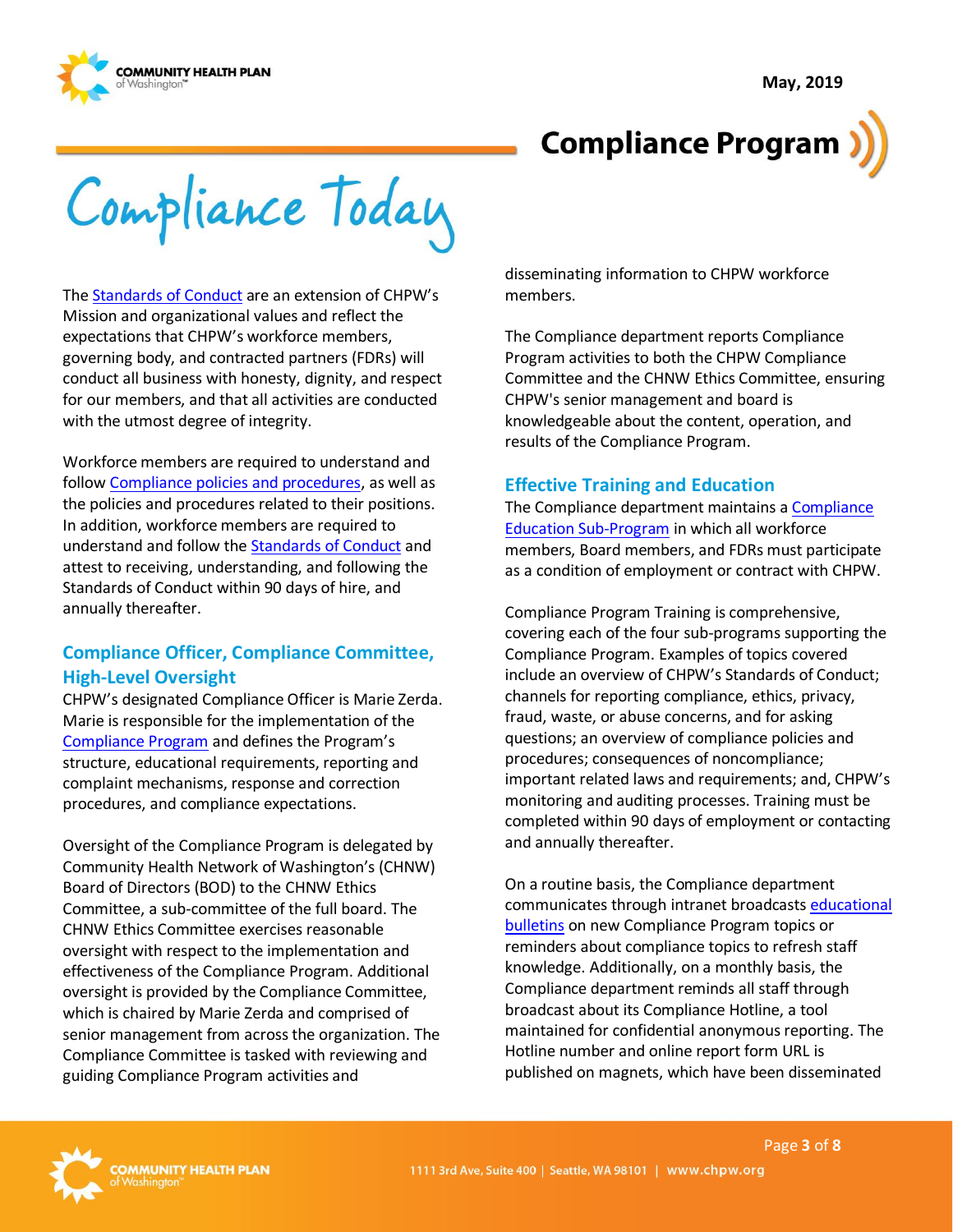



**Compliance Program** 

Compliance Today

to all staff, on CHPW's intranet, and displayed on posters in high traffic areas within CHPW's facilities.

#### **Effective Lines of Communication**

CHPW must establish and implement effective lines of communication, ensuring confidentiality between the Compliance Officer, members of the Compliance Committee, workforce members, managers, governing body (BOD), and its FDRs. Such lines of communication must be accessible to everyone and provide an avenue for compliance-related issues to be reported, including a method for anonymous and confidential good faith reporting of potential issues as they are identified. Additionally, CHPW must have an effective way to communicate information from the Compliance Officer to workforce members, such as laws, regulations, guidance, and changes to policies and procedures or Standards of Conduct.

Workforce members have a duty to report any potential violations of the Standards of Conduct or the Compliance Program, non-compliance for fraudulent behavior, or other identified or potential privacy or security risks. Workforce members can report potential violations or submit compliance-related questions or concerns to the compliance department through any of the following methods:

- Email a[t compliance.incident@chpw.org](mailto:compliance.incident@chpw.org)
- Completing the *Report Potential Fraud/ID Theft form* and sending to Compliance at the above email
- Completing the *Privacy/Security Incident Report* form and sending to Compliance at the above email
- Email the Compliance Officer at [compliance.officer@chpw.org,](mailto:compliance.officer@chpw.org) or ext. 5091, or in person on the  $9<sup>th</sup>$  Floor
- Your HR Business Partner, or anyone else in HR
- A member of the Executive Leadership Team (ELT)
- Any member of the Compliance department
- The Compliance Hotline at (800) 826-6762 or online at [http://chpw.ethicspoint.com](http://chpw.ethicspoint.com/)

CHPW prohibits retaliation for compliance-related questions or reports of potential non-compliance or potential fraud, waste, and abuse (FWA) made in good faith. Making deliberately false or malicious reports is prohibited. When you make a report, confidentiality will be maintained to the extent practical that a report can be addressed without disclosure. All reported incidents of non-compliance are taken seriously.

#### **Well Publicized Disciplinary Standards**

CHPW is required to have well-publicized disciplinary standards which encourage good faith participation in the Compliance Program by all workforce members. These standards must articulate expectations for reporting compliance issues and assist in their resolution, that workforce members participate in required training, identify non-compliance or unethical behavior, and provide for timely, consistent, and effective enforcement of the standards when noncompliance or unethical behavior is determined. In addition, the disciplinary action must be appropriate to the seriousness of the violation.

To encourage good faith participation, CHPW must publicize disciplinary standards for workforce members. The Compliance department utilizes the following methods to publicize disciplinary standards:

- Annual Compliance Program training
- [Compliance Today newsletter](https://inside.chpw.org/departments/compliance/compliance_today_newsletter) articles
- [Ad-hoc communication broadcasts](https://inside.chpw.org/departments/compliance/blogs)
- Making Connections Orientation (new employee orientation)

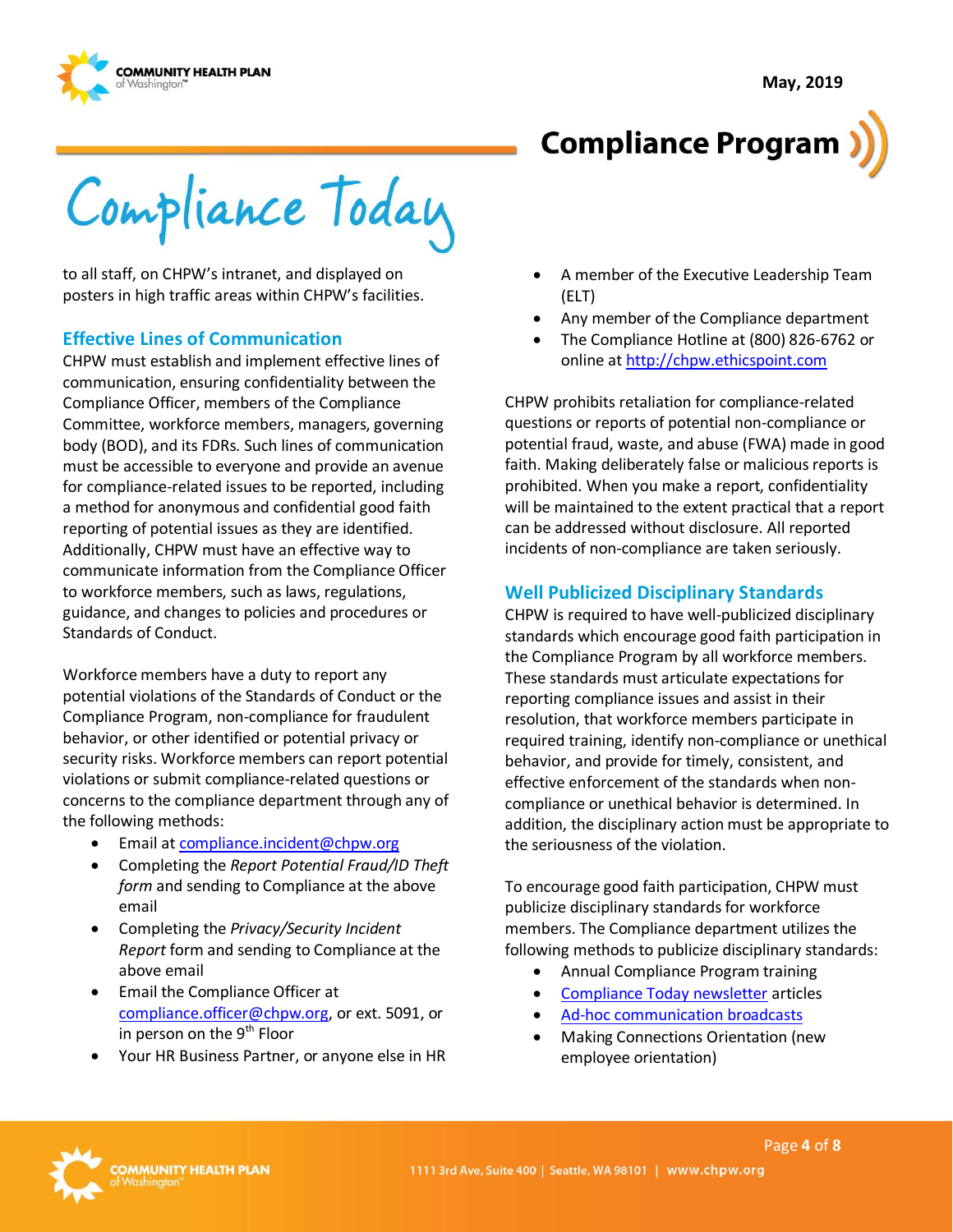

Compliance Today

- Posters posted prominently throughout CHPW's facility
- Compliance Week activities

The Compliance department works in partnership with the HR department to ensure that disciplinary actions are appropriate for the seriousness of the violation, fairly and consistently administered, and imposed within a reasonable timeframe. The HR department is responsible for working with managers and workforce members to impose disciplinary actions as needed.

#### **Effective System for Routine Monitoring and Identification of Compliance Risks**

CHPW is required to have an effective system for routine monitoring and identification of compliance risks that includes internal monitoring and audits, as well as external audits to evaluate FDR compliance with regulatory and contractual requirements and the overall effectiveness of the Compliance Program.

CHPW must conduct monitoring and auditing activities to validate compliance with regulations, guidance, contractual obligations, state and federal laws, and internal P&Ps to protect against non-compliance and potential FWA.

The Internal Audit department conducts an annual risk assessment to assess CHPW's compliance and FWA risk areas. Based on the annual risk assessment, the Compliance department develops a Monitoring and Auditing Workplan.

The Compliance department utilizes dashboards, selfassessment tools, and business owner reports to document CHPW's monitoring and auditing efforts. In addition, CAPs are tracked and monitored for areas identified to be non-compliant in order to ensure noncompliant areas are corrected and the non-compliance is unlikely to reoccur. All monitoring, auditing, and corrective action activities are reported to both the Compliance and Ethics Committees.

#### **Procedures and System for Prompt Response to Compliance Issues**

CHPW is required to establish and implement procedures and systems for promptly responding to compliance issues, investigating potential compliance program issues as identified in the course of selfevaluations and audits, correcting such problems promptly and thoroughly to reduce the potential for recurrence, and ensuring ongoing compliance with regulatory and contractual requirements.

The Compliance department tracks and logs potential risks/concerns reported by workforce members, state and federal agencies, and FDRs, including risks identified through auditing and monitoring activities.

If CHPW discovers evidence of misconduct related to payment or delivery of items or services under its contracts, it must conduct a timely, well-documented, and reasonable inquiry into that conduct. CHPW must investigate any compliance incident or issues involving potential FWA.

CHPW must conduct appropriate corrective action in response to the potential violation, such as recovery of overpayments or disciplinary action against responsible individuals. Corrective action must be designed to correct the underlying problem that resulted in violations and to prevent future noncompliance. A root cause analysis determines what caused or allowed the FWA, problem, deficiency, or noncompliance to occur.

CHPW must have procedures to voluntarily self-report potential FWA, misconduct, or other compliance issues

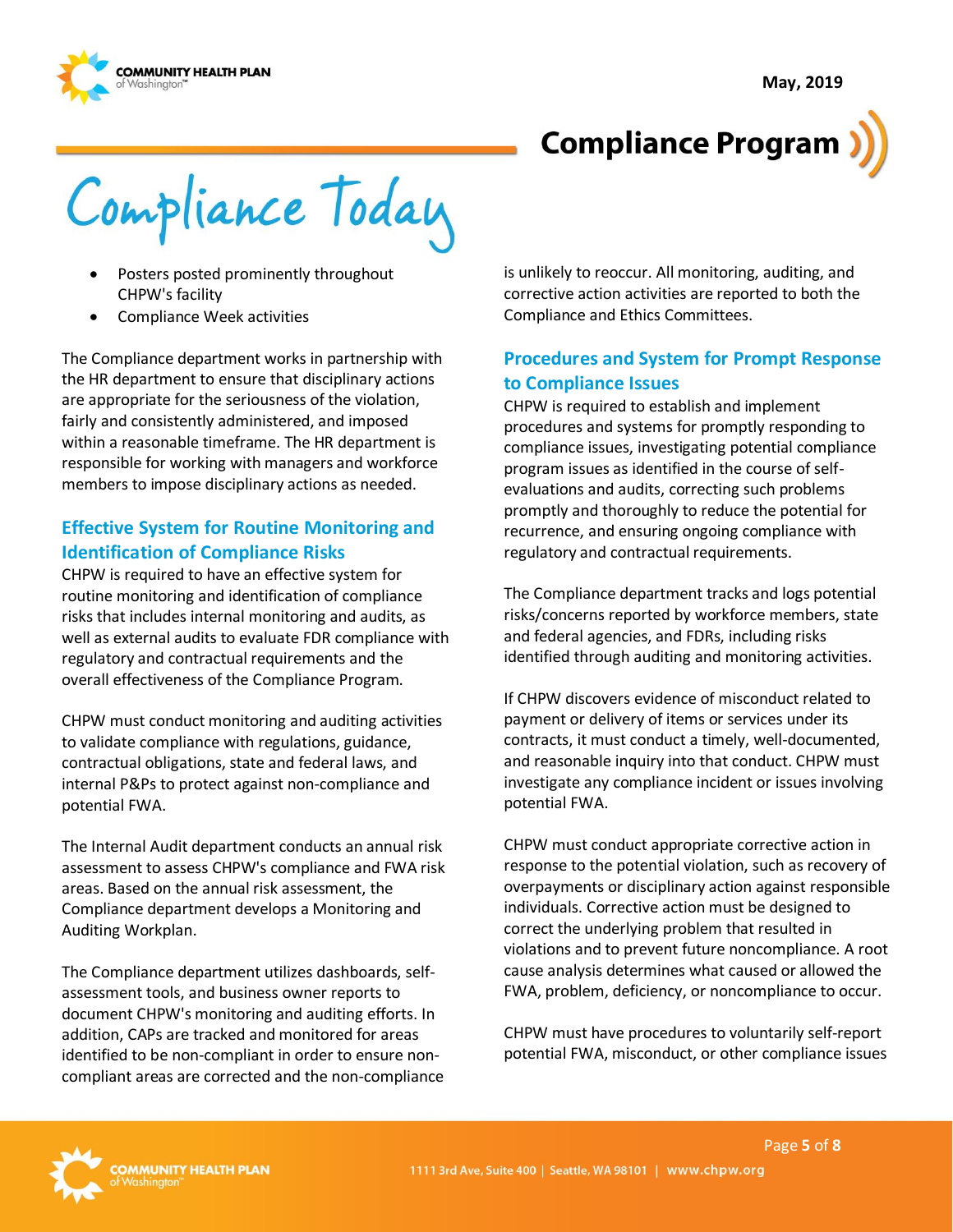



Compliance Today

and concerns. Self-reporting is an important practice in maintaining an effective compliance program.

#### **Cybersecurity: Ransomware Attack Threats**

The Department of Health and Human Services (HHS) defines ransomware as, "a type of malware (malicious software) distinct from other malware; its defining characteristic is that it attempts to deny access to a user's data, usually by encrypting the data with a key known only to the hacker who deployed the malware, until a ransom is paid. After the user's data is encrypted, the ransomware directs the user to pay the ransom to the hacker (usually in cryptocurrency, such as Bitcoin) in order to receive a decryption key. However, hackers may deploy ransomware that destroys or exfiltrates data, or ransomware in conjunction with other malware that does so." It is important to note that paying the ransom does not guarantee that the hacker will unencrypt or unlock the stolen or locked data.

Ransomware attack threats may incorporate tactics or techniques that are the same as or identical to other threats (e.g., successful phishing attacks may lead to the installation of ransomware).

CHPW is protected from ransomware by its antimalware/anti-virus technology tool, Kaspersky. This tool, in addition to ensuring CHPW has up-to-date Microsoft security patches implemented, makes for a best-case protection scenario from ransomware attacks.

Most ransomware attacks are sent in phishing emails asking the recipient to either open an attachment or click on an embedded link. To help protect yourself, and CHPW, practice the following precautions:

- Only open emails from people you know and emails that you are expecting. The attacker can impersonate a sender or the computer belonging to someone you know and may be infected without his or her knowledge.
- Do not click on links in emails if you were not expecting them. The attacker could camouflage a malicious link to make it look like it is for your bank, for example.
- Keep your computer and antivirus tool up-todate - this adds another layer of defense that could stop the malware (this activity is done by the IS&T Department).

#### **HIPAA: De-Identification of PHI**

Any time CHPW receives a request for data that includes PHI, business owners must understand the purpose of the request and for what the information will be used. HIPAA requires that CHPW always provide the minimum necessary amount of information needed to fulfill the purpose of the request.

Whenever possible, aggregate, or de-identified information is preferred for disclosure. Even if disclosing to another covered entity, it is important only to disclose the minimum necessary needed to fulfill the intended purpose, as all electronic PHI (ePHI) is at risk. The more individuals or entities with access to health care data increase the risk of that data being impermissibly accessed or disclosed.

Once PHI has been de-identified, it is no longer PHI. There are two methods of de-identification: 1) use of statistical methods proven to render information not individually identifiable, and 2) deletion of the 18 specified PHI identifiers.

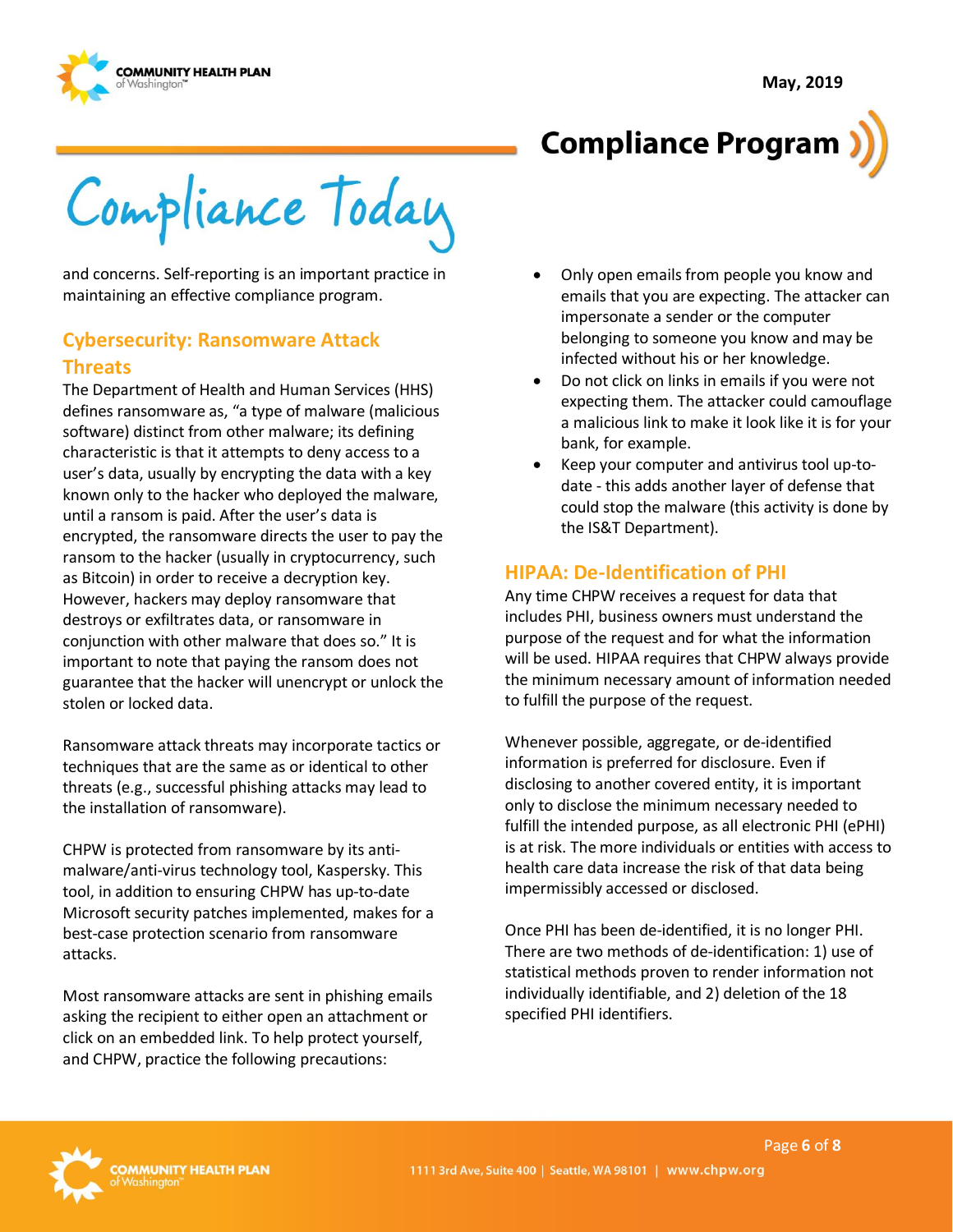

Compliance Today

#### **Statistical Method**

A person with appropriate knowledge of and experience with generally accepted statistical and scientific principles and methods for rendering information not individually identifiable may deidentify data by:

- 1. Applying such principles and methods and determining that the risk is very small that the information could be used, alone or in combination with other reasonably available information, by an anticipated recipient to identify an individual who is a subject of the information; and
- 2. Documenting the methods and results of the analysis that justify such determination.

#### **Deletion of 18 PHI Identifiers**

To de-identify PHI using this method, the following identifiers of the individual or of relatives, employers, or household members of the individual are removed:

- 1. Names;
- 2. All geographic subdivisions smaller than a State, including street address, city, county, precinct, zip code, and their equivalent geocodes, except for the initial three digits of a zip code if, according to the current publicly available data from the Bureau of the Census:
	- o The geographic unit formed by combining all zip codes with the same three initial digits contains more than 20,000 people; and
	- o The initial three digits of a zip code for all such geographic units containing 20,000 or fewer people is changed to 000.
	- o Currently, 036, 059, 063, 102, 203, 556, 592, 790, 821, 823, 830, 831, 878, 879, 884, 890, and 893 are all recorded as "000."
- 3. All elements of dates (except year) for dates directly related to an individual, including birth date, admission date, discharge date, date of death; and all ages over 89 and all elements of dates (including year) indicative of such age, except that such ages and elements may be aggregated into a single category of age 90 or older;
- 4. Telephone numbers;
- 5. Fax numbers;
- 6. Electronic mail (email) addresses;
- 7. Social security numbers;
- 8. Medical record numbers;
- 9. Health plan beneficiary numbers;
- 10. Account numbers;
- 11. Certificate/license numbers;
- 12. Device identifiers and serial numbers;
- 13. Vehicle identifiers and serial numbers, including license plate numbers;
- 14. Web universal resource locators (URLs, website addresses);
- 15. Internet protocol (IP) address numbers;
- 16. Biometric identifiers, including finger and voice prints;
- 17. Full face photographic images and any comparable images; and
- 18. Any other unique identifying number, characteristic, or code.

For more information:

- *[Member Privacy](http://chpsp/PP/Compliance/Member%20Privacy%20Policy%20-%20CO298.pdf)* policy (CO298).
- *[Member Privacy: PHI and Member Rights](http://chpsp/PP/Compliance/Member%20Privacy-PHI%20and%20Member%20Rights%20Procedure%20-%20CO315.pdf)* procedure (CO315).
- *[Member Privacy: PHI Use and Disclosure](http://chpsp/PP/Compliance/Member%20Privacy-PHI%20Use%20and%20Disclosure%20Procedure%20-%20CO316.pdf)* procedure (CO316).
- *[Information Privacy: Workforce Member](http://chpsp/PP/Compliance/Information%20Privacy%20Workforce%20Member%20Responsibilities%20Procedure%20-%20CO317.pdf)  [Responsibilities](http://chpsp/PP/Compliance/Information%20Privacy%20Workforce%20Member%20Responsibilities%20Procedure%20-%20CO317.pdf)* procedure (CO317).